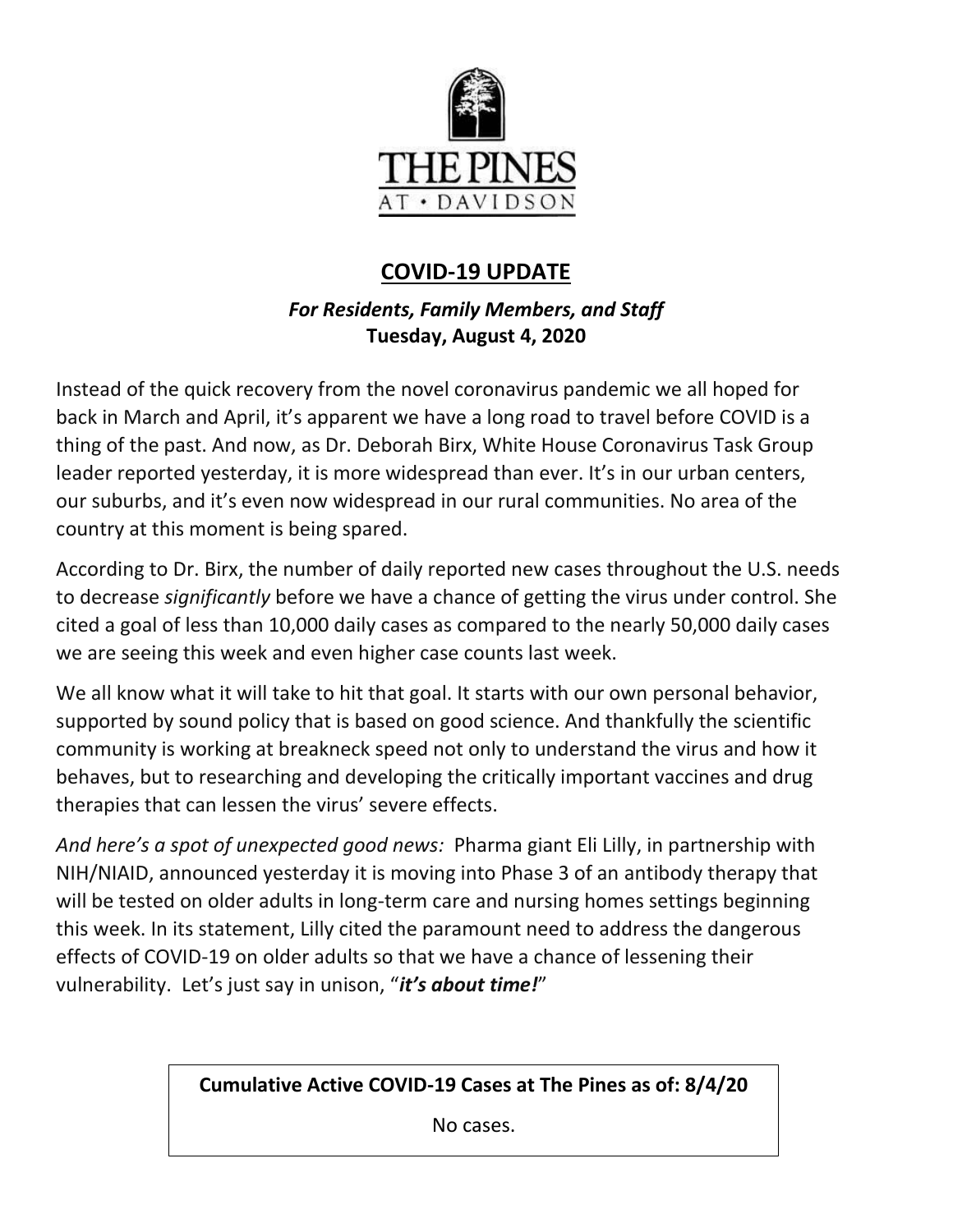#### **ADDITIONAL INFORMATION**

#### **Medical Appointment Pick-up Procedure**

With prior approval, residents can be picked up at the Main Entrance by a family member or friend who is driving them to a medical appointment.

Occasionally, residents in the main apartment building may be physically unable to safely walk to the Main Entrance (because they are undergoing treatments, for example, or do not have private duty support). Following the Director of Resident Services' approval, a resident in such a situation can be picked up at the Green Awning entrance in Magnolia Court. Please call Stephanie Clontz, Director of Resident Services, at ext. 1454 (or 704-896-1454) if you need to make such a request.

Drivers approved to come to the Green Awning will be issued a special card in order to enter the campus, but are not permitted to enter the apartment building. If a resident needs help to get to the Green Awning, staff assistance can be arranged through the Director of Resident Services. Villa and Cottage residents can also contact the Director of Resident Services to discuss the need to be picked up from their homes by family members driving them to medical appointments. We continue to make modifications to meet the needs of our residents, while also making sure that our campus remains safe during this public health crisis.

### **A Gardener's Diary**

Thank you, John Van Order, for sharing the following information and link:

*Freda Donaldson's daughter-in-law, Julie, has put together a delightful website that I find inspirational and others may enjoy. Among other things, Julie is an exceptional photographer. The banner, across the top, provides avenues to many inspirations. Julie up-dates her site frequently and I enjoy returning often.*

To access it, click here: [JuliaDonaldson.](https://juliejdonaldson.com/category/uncategorized/)

### **Construction Corner**

Rodgers Builders recently provided an update (with photos) on the progress of the renovation and expansion project, which can be read here: [Rodgers.](https://www.mycommunity-center.com/filephotos/463/2020-07-31%20Weekly%20Update.pdf) Here are some highlights. **Healthcare**: second floor casework, wall and floor tiles continues.

**Villa 1**: brick installation is almost complete; framing of finished ceilings on level 4 begins. **Villa 2**: brick installation, siding, pre-hung and exterior doors to continue.

**Community Center Phase 2**: brick veneer, window frame and glass installation continues.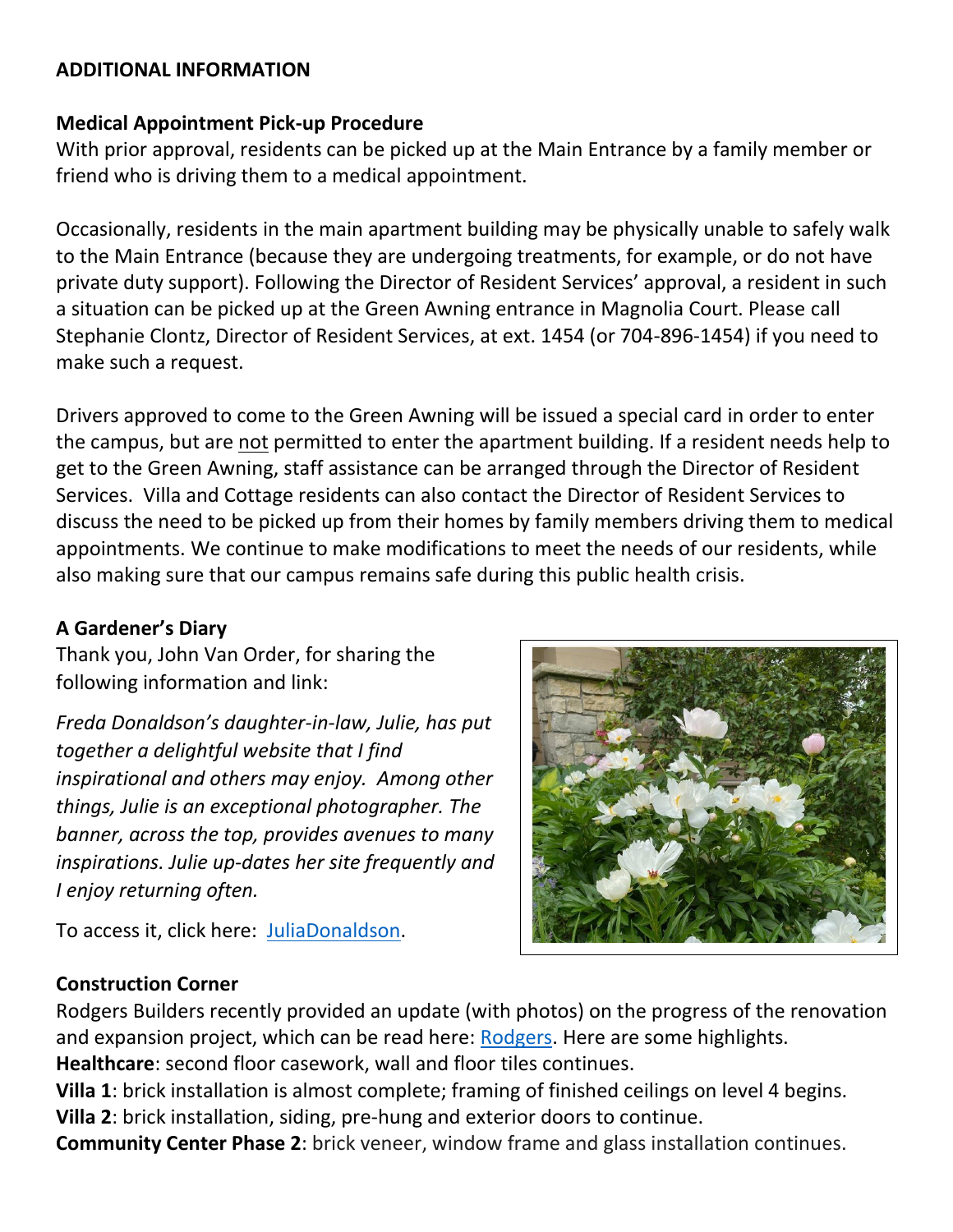**Additional**: grading and formwork for exterior site stairs at Healthcare as well as grading for upcoming curb work North of Villas begins.

Clockwise from left: July aerial; new nursing wing shower; Villa #2 interior; roof top terrace.



### **Sturgeon Moon**

Thank you, future resident Rick Dynesius, for sending this photo of a full moon which he received from a friend in Monroe, LA. The Old Farmer's Almanac has the following to share about the naming of this beautiful sight: *August's full Moon was traditionally called the Sturgeon Moon because the giant sturgeon of the Great Lakes and Lake Champlain were most readily caught during this part of summer. Other names for this Full Moon include 'Full Green Corn Moon,' signaling that the corn was nearly ready for harvest, 'Wheat Cut Moon,' 'Moon When All Things Ripen,' and 'Blueberry Moon.'* Do you have a distinctive memory of marveling at a rising full moon?